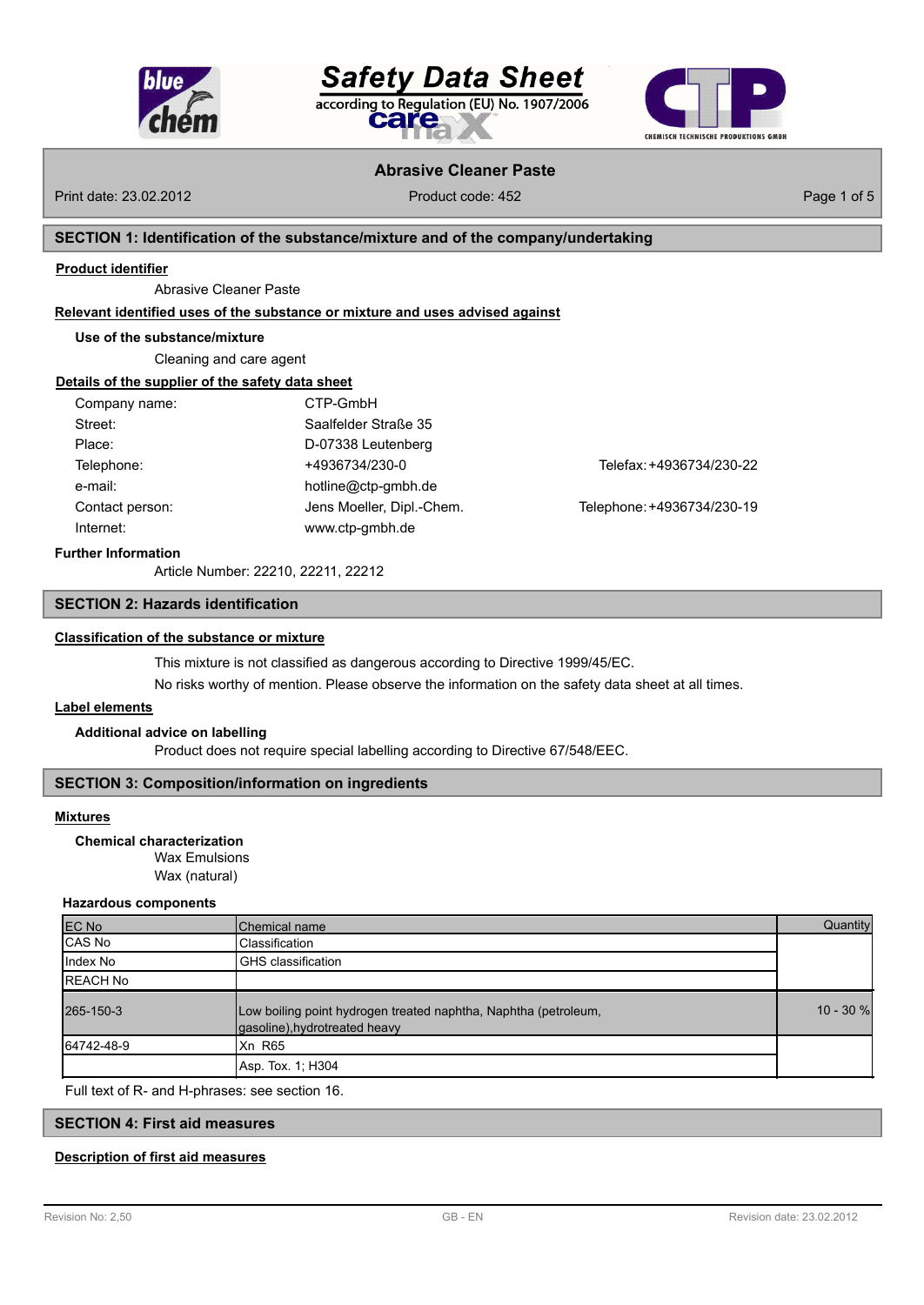





# **Abrasive Cleaner Paste**

Print date: 23.02.2012 Product code: 452 Page 2 of 5

#### **After inhalation**

Provide fresh air.

#### **After contact with skin**

After contact with skin, wash immediately with plenty of Water and soap. In case of skin irritation, seek medical treatment.

#### **After contact with eyes**

If product gets into the eye, keep e4yelid open and rinse immediately with large quantities of water, for at least 5 minutes. Subsequently consult an opthalmologist.

#### **After ingestion**

Do not induce vomiting. Consult physician.

## **SECTION 5: Firefighting measures**

#### **Extinguishing media**

#### **Suitable extinguishing media**

Extinguishing powder. Carbon dioxide (CO2). Water fog. alcohol resistant foam.

## **Extinguishing media which must not be used for safety reasons**

High power water jet.

#### **Advice for firefighters**

In case of fire: Wear self-contained breathing apparatus.

#### **Additional information**

Contaminated fire-fighting water must be collected separately. Contaminated fire-fighting water must not get into the sewerage network.

#### **SECTION 6: Accidental release measures**

#### **Personal precautions, protective equipment and emergency procedures**

Avoid contact with skin and eyes.

#### **Environmental precautions**

Do not empty into drains or the aquatic environment. In case of gas being released or leakage into waters, ground or the drainage system, the appropriate authorities must be informed.

#### **Methods and material for containment and cleaning up**

Absorb with liquid-binding material (e.g. sand, diatomaceous earth, acid- or universal binding agents).

# **SECTION 7: Handling and storage**

# **Precautions for safe handling**

# **Advice on safe handling**

Keep only in the original container in a cool, well ventilated place. Have to care for a good Ventilation at workplace.

# **Advice on protection against fire and explosion**

Keep away from sources of ignition. No smoking.

# **Conditions for safe storage, including any incompatibilities**

# **Advice on storage compatibility**

Should be stored seperately from oxidizing agents.

# **Further information on storage conditions**

# Protect against: frost

Do not store at temperatures under: 0 °C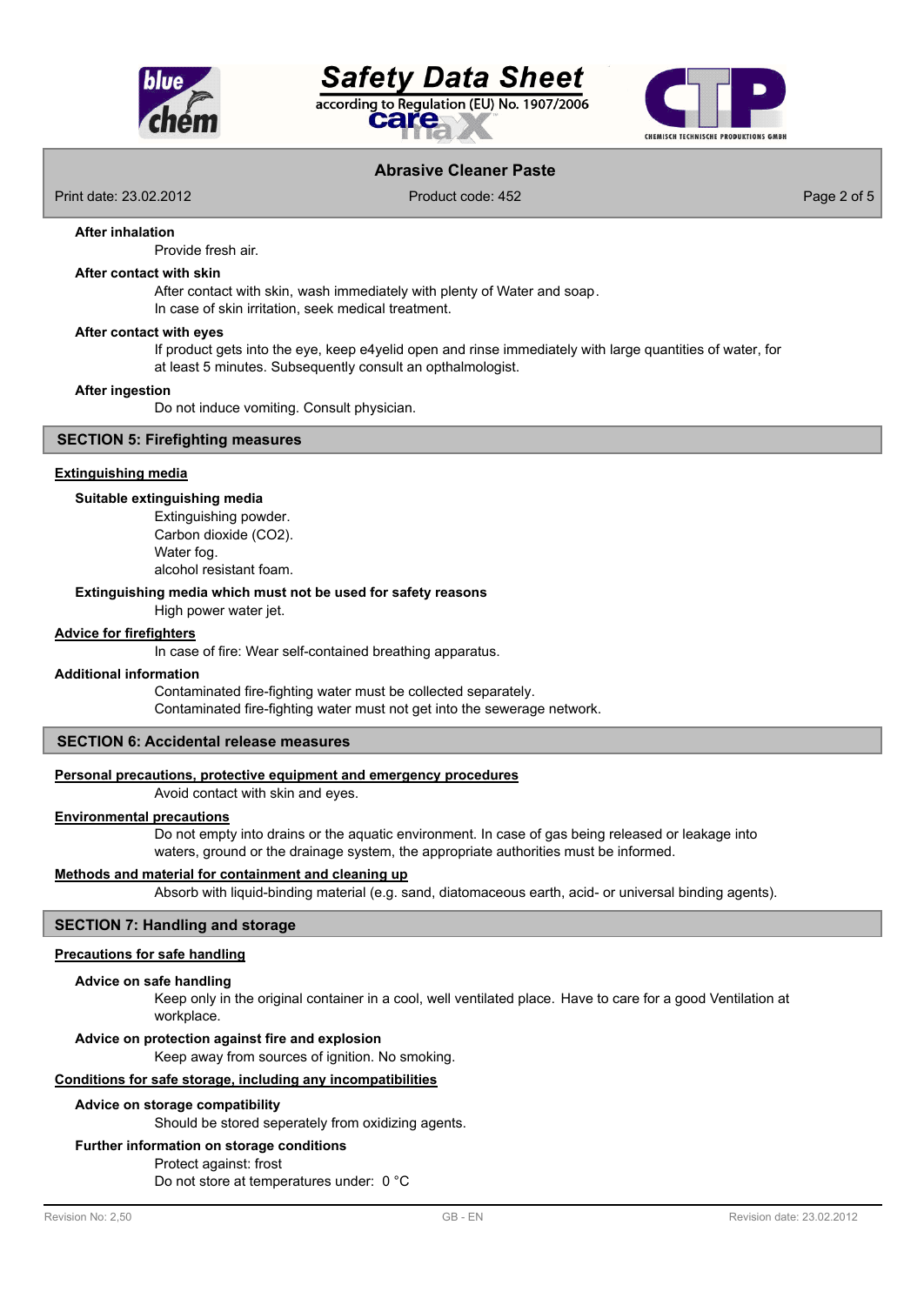

# **Safety Data Sheet** according to Regulation (EU) No. 1907/2006 care



# **Abrasive Cleaner Paste**

Print date: 23.02.2012 Product code: 452 Page 3 of 5

## **SECTION 8: Exposure controls/personal protection**

#### **Control parameters**

#### **Exposure controls**

## **Protective and hygiene measures**

Keep away from food, drink and animal feeding stuffs.

Take off immediately all contaminated clothing "Wash hands when done working with material; at

breaks, lunch, shift changes, etc."

Avoid contact with skin and eyes.

## **Respiratory protection**

Have to care for a good Ventilation at workplace.

#### **Hand protection**

Tested protective gloves are to be worn: FKM (Fluoroelastomer (Viton)).NBR (Nitrile rubber).

#### **Eye protection**

Wear tightly sealed safety glasses against possible splashes into the eyes.

# **SECTION 9: Physical and chemical properties**

#### **Information on basic physical and chemical properties**

| Physical state:<br>Colour:                | Paste<br>white |                    |
|-------------------------------------------|----------------|--------------------|
| Odour:                                    | characteristic |                    |
|                                           |                | <b>Test method</b> |
| pH-Value (at 20 $^{\circ}$ C):            | $7 - 9$        |                    |
| Changes in the physical state             |                |                    |
| Boiling point:                            | $>$ 100 °C     |                    |
| Flash point:                              | >65 °C         |                    |
| Lower explosion limits:                   |                |                    |
| Upper explosion limits:                   |                |                    |
| Density (at 20 $^{\circ}$ C):             | 1,37 $q/cm3$   |                    |
| Water solubility:<br>(at 20 $^{\circ}$ C) | insoluble      |                    |

#### **SECTION 10: Stability and reactivity**

#### **Incompatible materials**

Oxidizing agents.

#### **Hazardous decomposition products**

No dangerous reactions are known.

No hazardous decomposition products are known.

# **Further information**

No decomposition when used as intended.

# **SECTION 11: Toxicological information**

## **Information on toxicological effects**

#### **Irritation and corrosivity**

Frequently or prolonged contact with skin may cause dermal irritation.

Irritation of eyes: Irritant effect possible.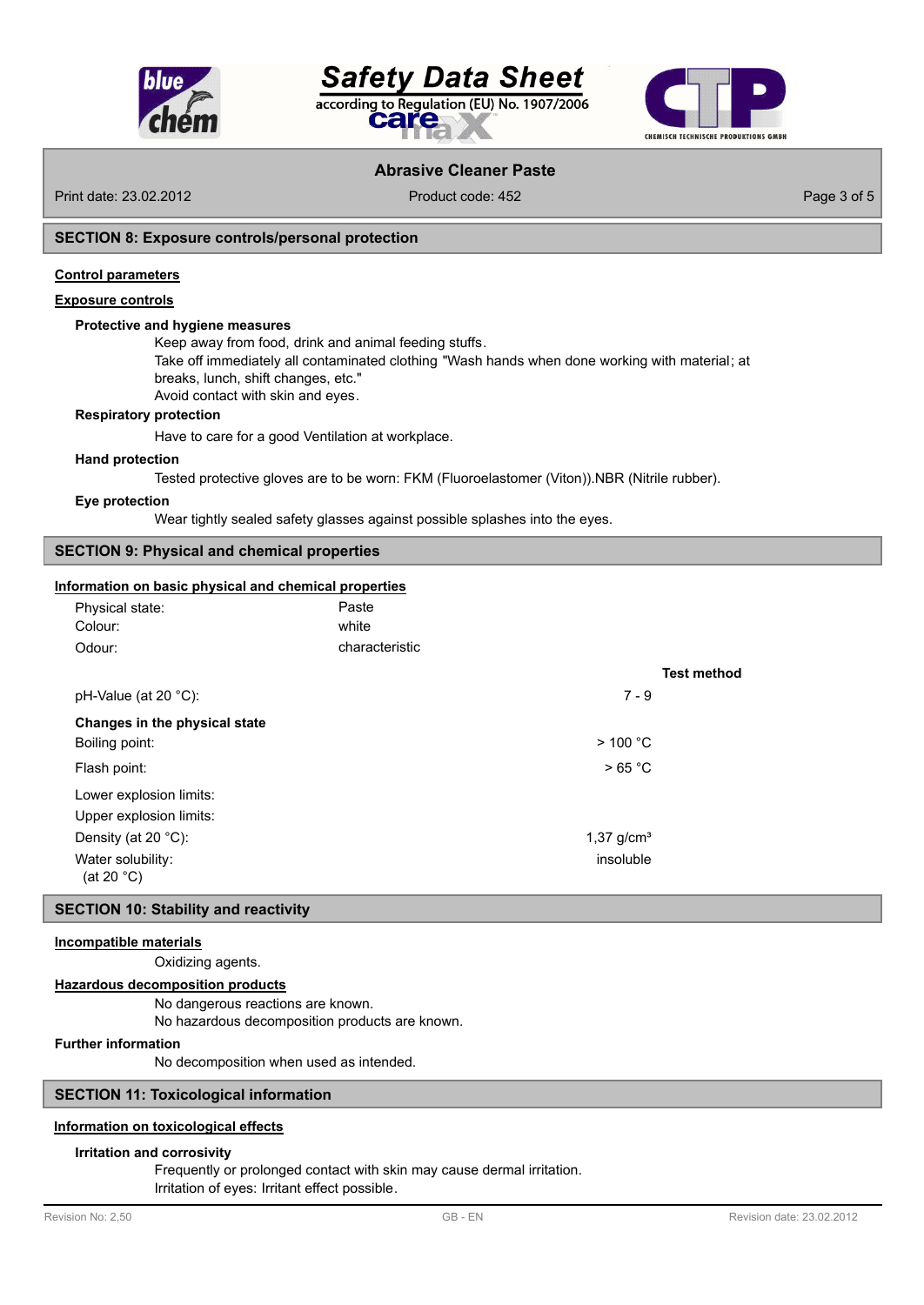





# **Abrasive Cleaner Paste**

Print date: 23.02.2012 Product code: 452 Page 4 of 5

# **SECTION 12: Ecological information**

# **Persistence and degradability**

tensides biologically degradable.

#### **Further information**

Do not empty into drains or the aquatic environment.

## **SECTION 13: Disposal considerations**

# **Waste treatment methods**

#### **Advice on disposal**

According to EAKV, allocation of waste identity numbers/waste descriptions must be carried out in a specific way for every industry and process.

Arrange about the exact waste code with the local waste disposal expert.

# **Waste disposal number of waste from residues/unused products**

120121 WASTES FROM SHAPING AND PHYSICAL AND MECHANICAL SURFACE TREATMENT OF METALS AND PLASTICS; wastes from shaping and physical and mechanical surface treatment of metals and plastics; spent grinding bodies and grinding materials other than those mentioned in 12 01  $20$ 

#### **Waste disposal number of contaminated packaging**

WASTES FROM SHAPING AND PHYSICAL AND MECHANICAL SURFACE TREATMENT OF METALS AND PLASTICS; wastes from shaping and physical and mechanical surface treatment of metals and plastics; spent grinding bodies and grinding materials other than those mentioned in 12 01  $20$ 120121

#### **Contaminated packaging**

Waste disposal according to official state regulations.

# **SECTION 14: Transport information**

#### **Land transport (ADR/RID)**

## **Other applicable information (land transport)**

Not a hazardous material with respect to these transportation regulations.

#### **Inland waterways transport**

#### **Other applicable information (inland waterways transport)**

Not a hazardous material with respect to these transportation regulations.

#### **Marine transport**

**Other applicable information (marine transport)**

Not a hazardous material with respect to these transportation regulations.

#### **Air transport**

#### **Other applicable information (air transport)**

Not a hazardous material with respect to these transportation regulations.

#### **SECTION 15: Regulatory information**

# **Safety, health and environmental regulations/legislation specific for the substance or mixture**

# **EU regulatory information**

#### **Additional information**

Contains:

15 - 30 % aliphatic hydrocarbons